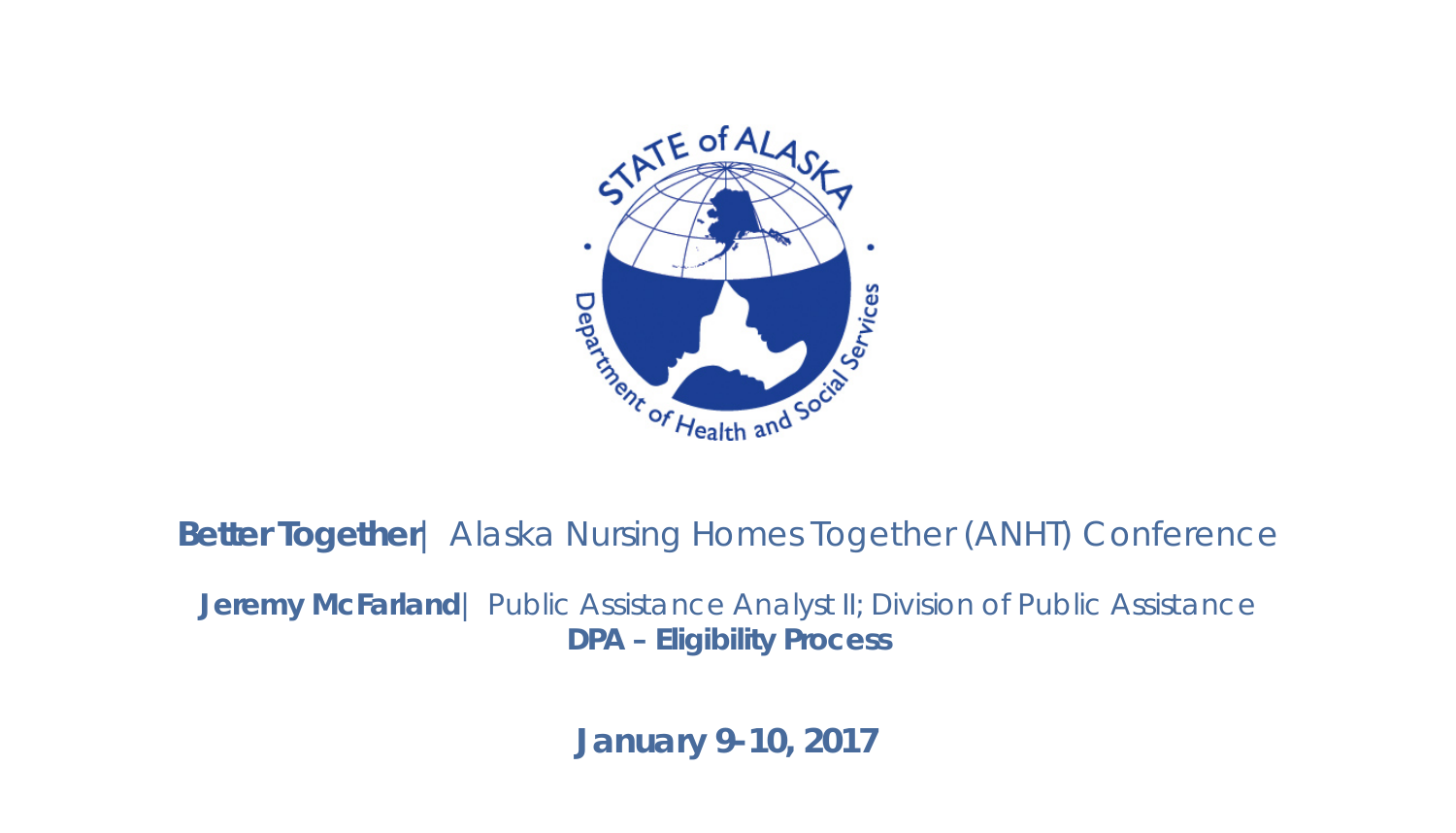#### Changes and what's new

• DPA LTC office moved to Frontier Bldg Suite 120. Team has 9 case workers.

• Federally Facilitated Marketplace (FFM)

• Self Service Portal (SSP)

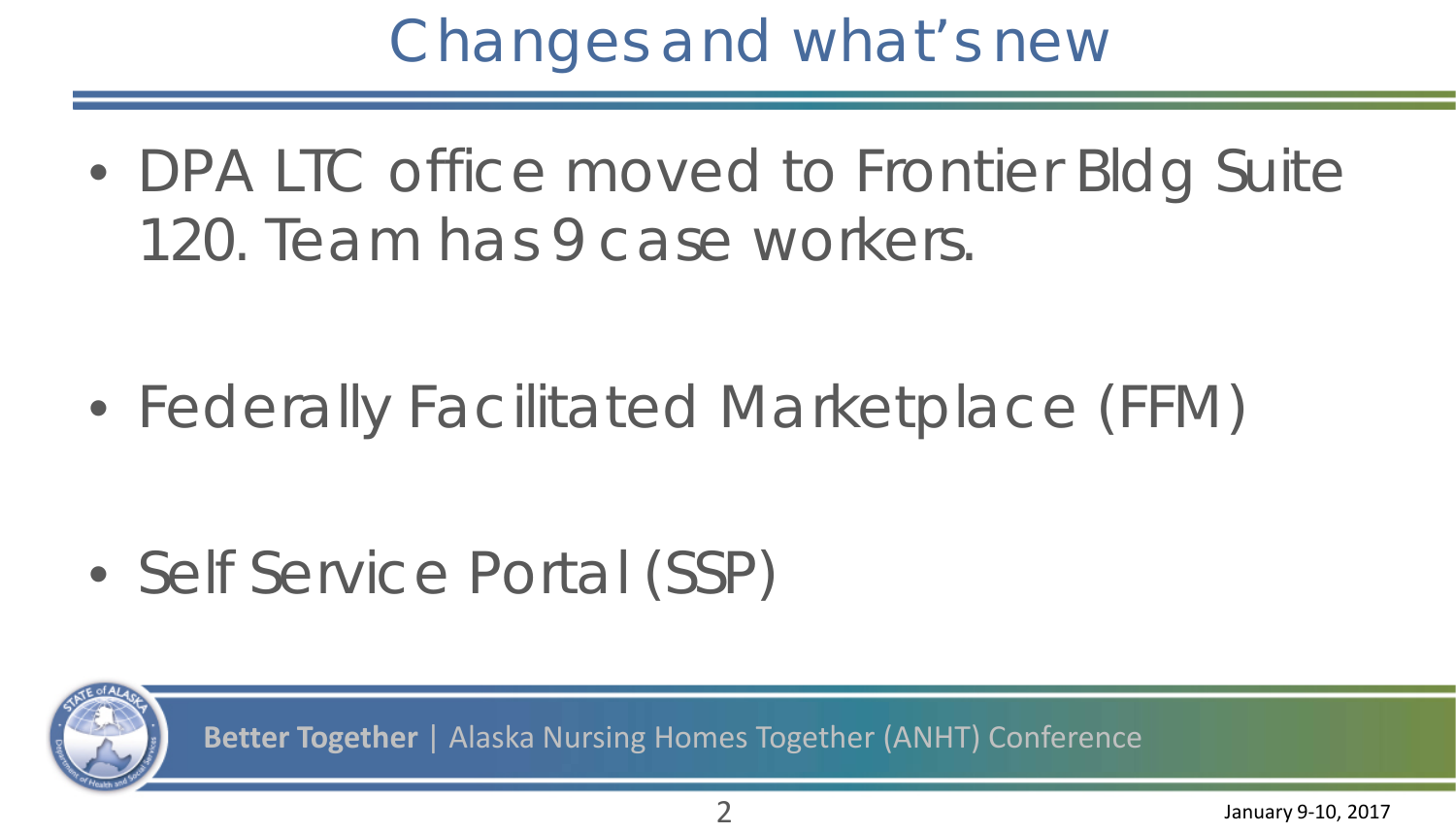#### DPA Application Process



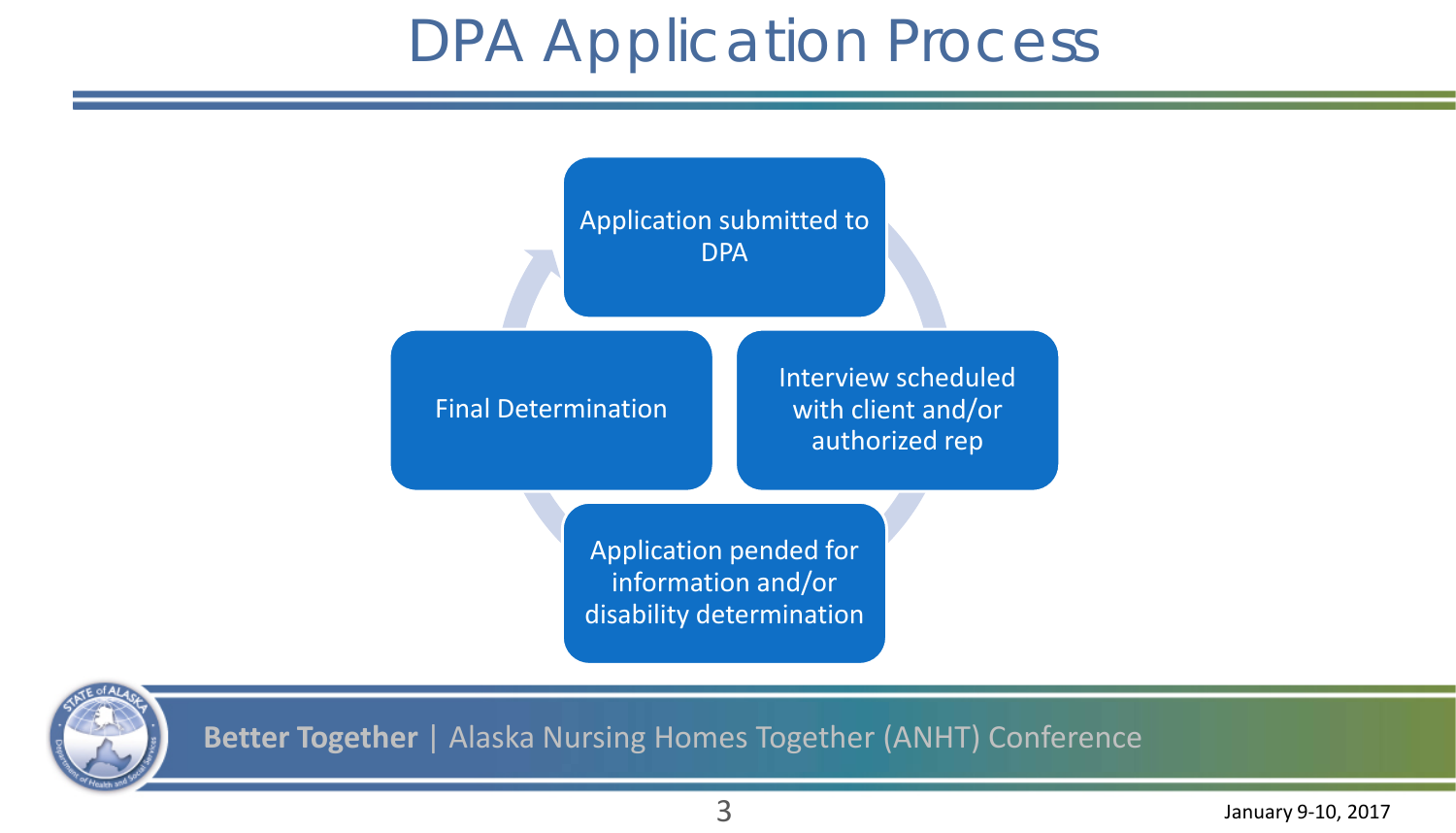## Application Process Continued

- Med 4 vs Gen 50c (8 vs 28 pages)
- Transfer of Asset (TOA) Declaration
- Med 12 (LTC Admission Duration form)
- Income and Resource Information
- Disability Determination if under age 65 (DDS vs SSA)

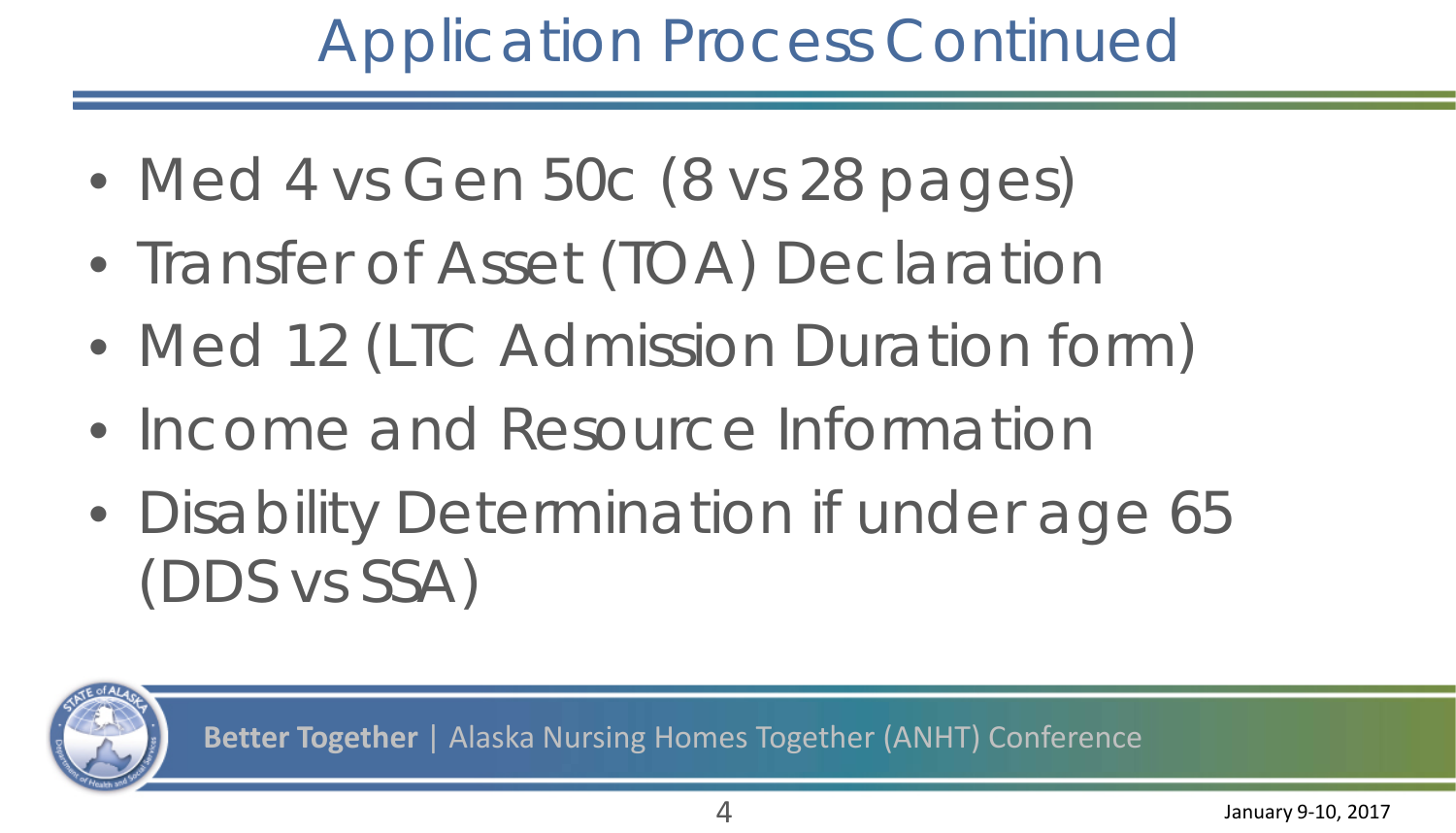## Application Process Continued

- Release of Information (ROI) Needed
- Medicaid Qualifying Trusts a) If income or resources exceed limits b) Contact LTC Office for a resource assessment (NH9 form)

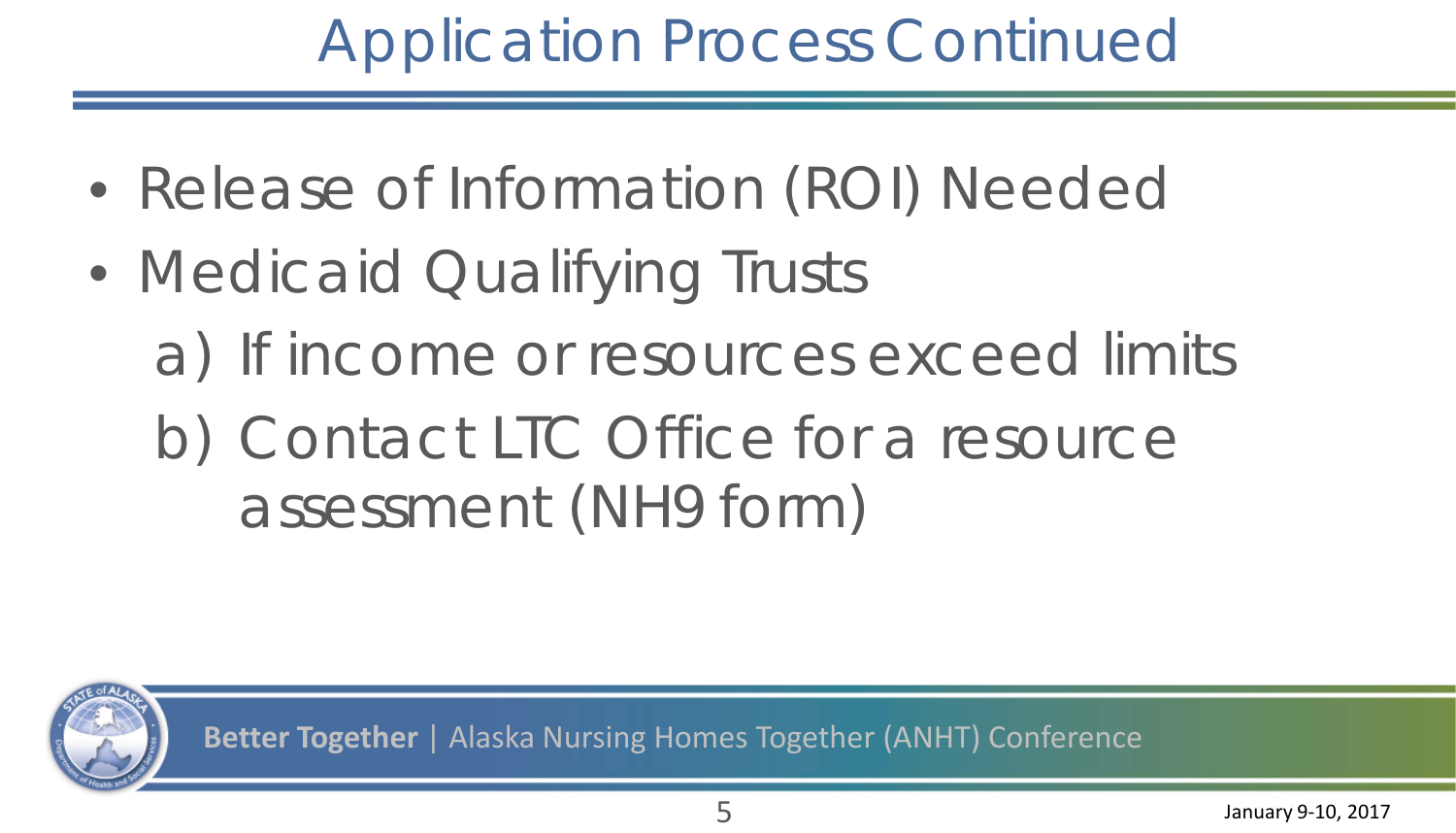## What can cause delays

- No Transfer of Asset (TOA) Declaration
- Med 12 signed by someone other than a physician *or* not provided with application.
- No Release of Information allowing DPA to discuss case with Facility
- Financial information

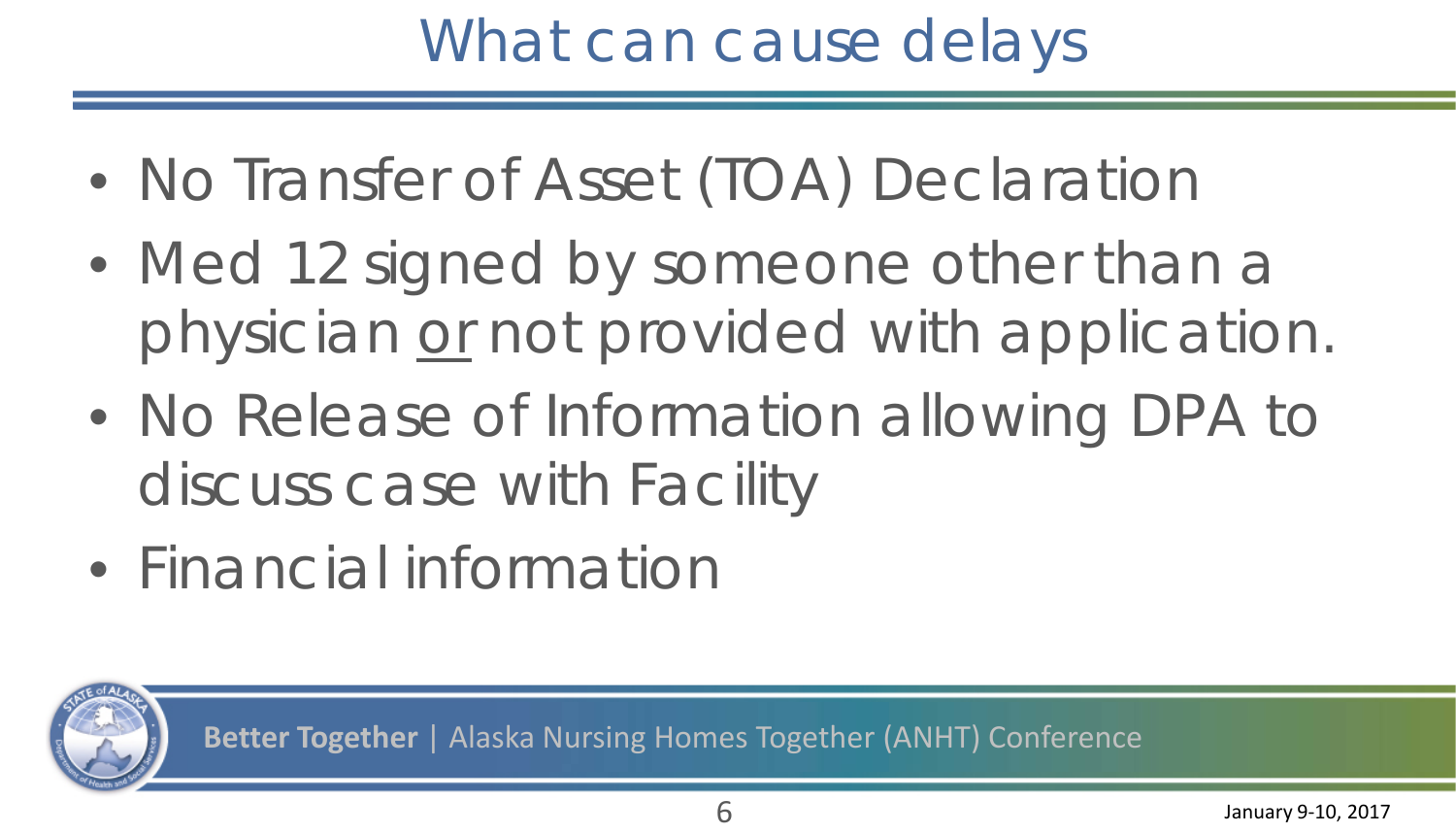## Current Backlog

- Interviews scheduled out to 01/17/16
- Recertification's are current month
- Reports of Change (ROC) / Pends back to 02/2016
- Total 1,376 ROC/Pends needing action

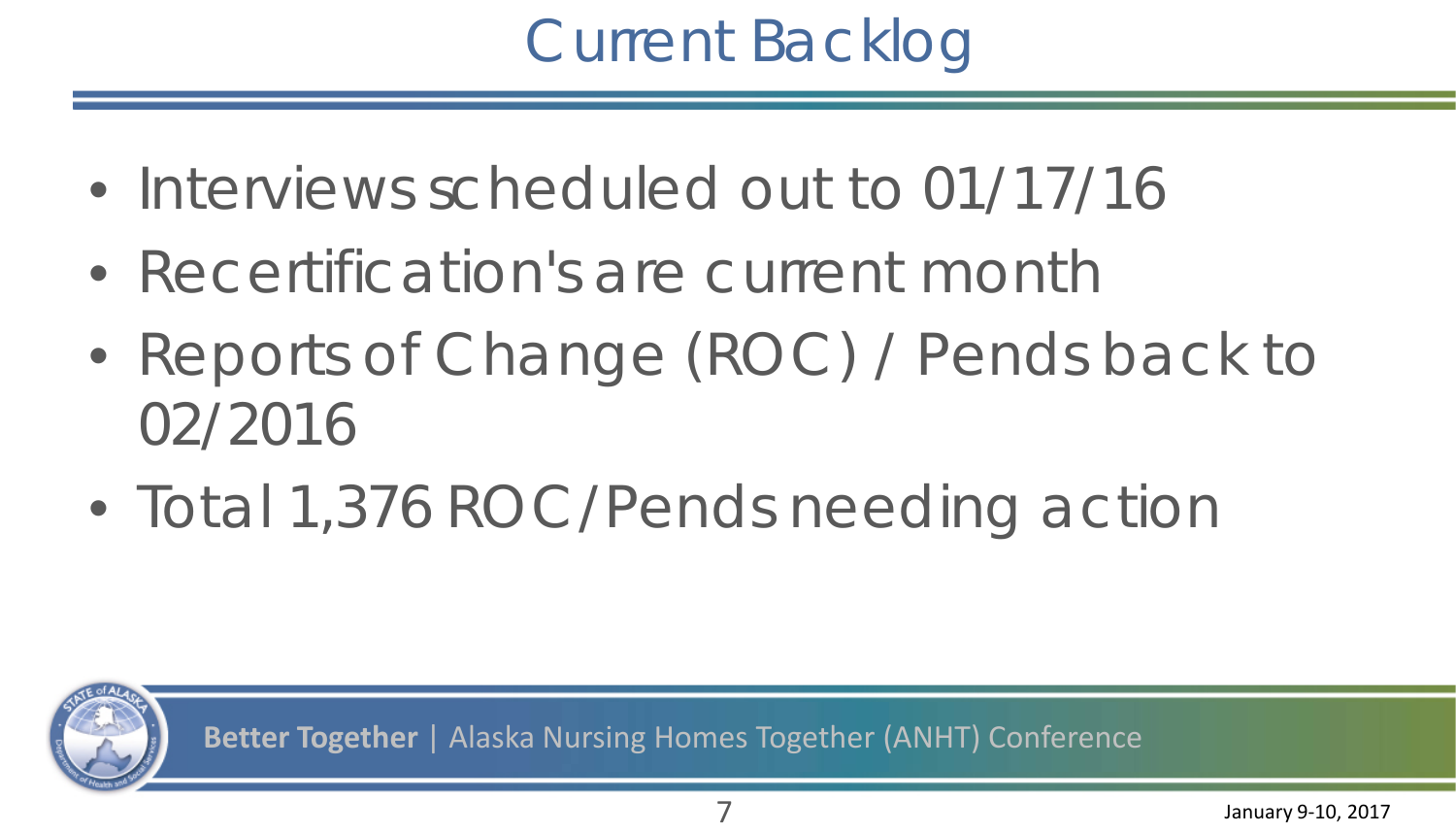# What can help speed up the process?

- Have ROI completed at admit
- Try to have income and resource information submitted with application, but do not hold app for this.
- Ensure TOA question is answered on Med 4
- Submit Med 12 with application

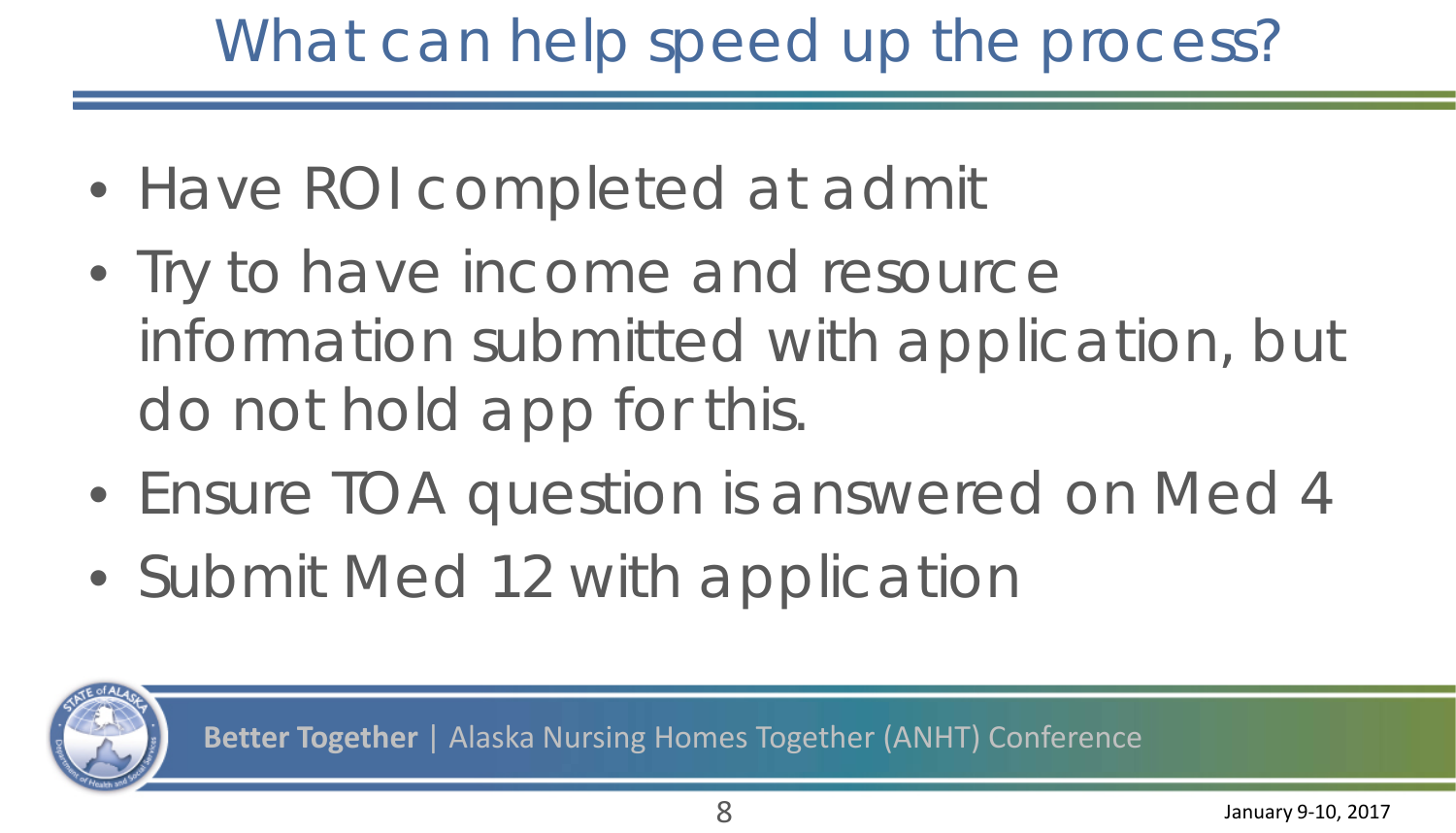### Communication

- Release of Information (ROI) is needed
- Questions about Long Term Care (LTC)Medicaid should be directed to the LTC office. DSM should be used for secure messages. [DPA.LTC@direct.dhss.akhie.com](mailto:DPA.LTC@direct.dhss.akhie.com)
- TL $#$  907-269-8950